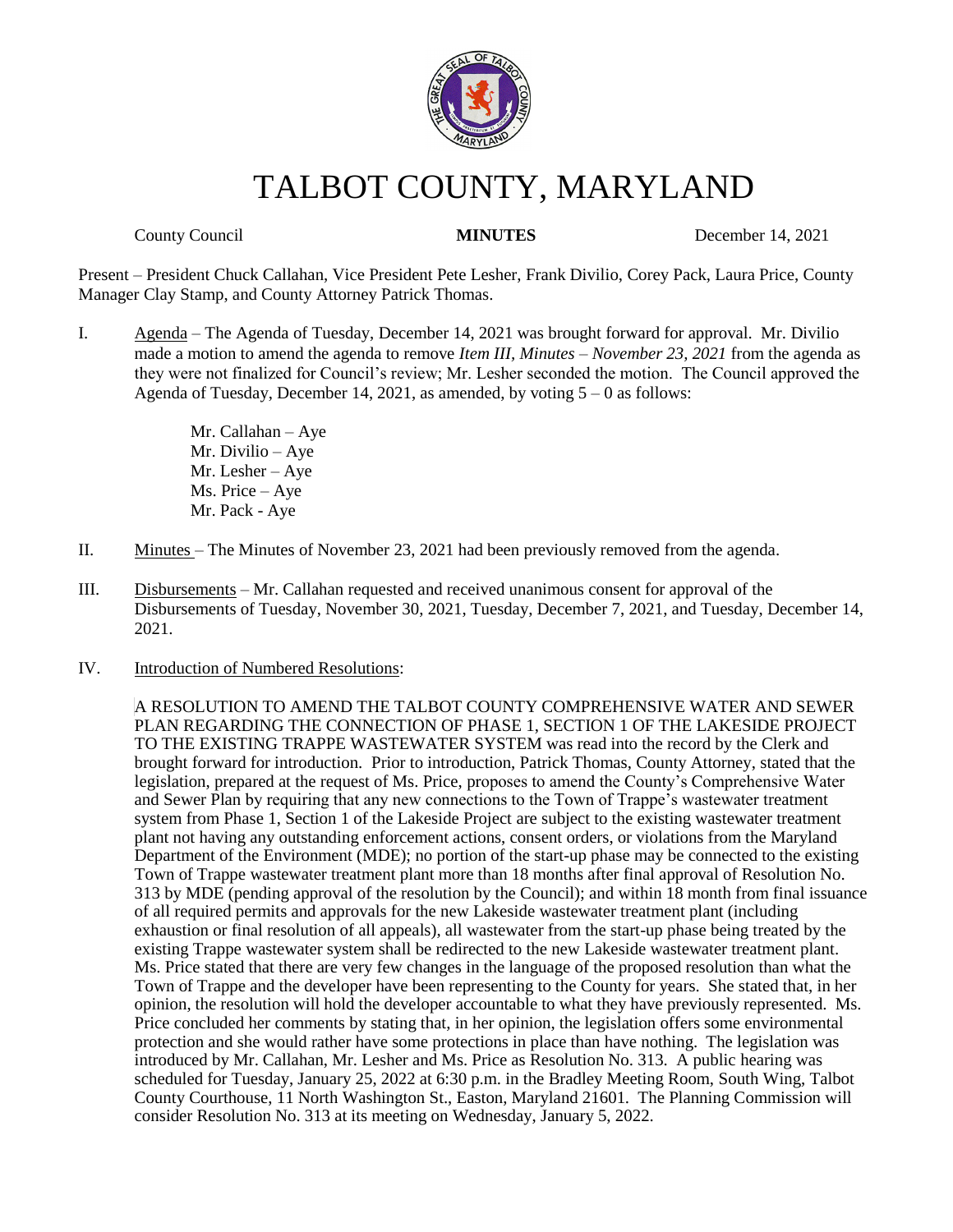A RESOLUTION AUTHORIZING THE TRANSFER OF ANY INTEREST TALBOT COUNTY, MARYLAND HOLDS IN A PORTION OF BROOKS LANE TO THE COMMISSIONERS OF ST. MICHAELS AND THE EXECUTION OF A QUITCLAIM DEED TO EFFECTUATE THE SAME was read into the record by the Clerk and brought forward for introduction. Prior to introduction, County Engineer, Ray Clarke, stated that the Town of St. Michaels had agreed to accept Brooks Lane, currently owned by the County, as a Town road, provided the road was improved to the Town of St. Michaels' standards. He stated that the Town annexed the adjacent area, which has several Habitat for Humanity Choptank properties, into the Town of St. Michaels in 2017. The legislation was introduced by Mr. Callahan, Mr. Divilio, Mr. Lesher, Mr. Pack, and Ms. Price as Resolution No. 314. A public hearing was scheduled for Tuesday, January 11, 2022 in the Bradley Meeting Room, South Wing, Talbot County Courthouse, 11 North Washington Street, Easton, Maryland 21601.

#### V. County Manager's Report:

A. Talbot County Agricultural Resolution Board – Requested Council approval for the appointment of Shawn Smith, Talbot County Soil Conservation District and Shannon Dill, University of Maryland Extension, to the Talbot County Agricultural Resolution Board as Ex-Officio members. Upon motion by Mr. Pack, seconded by Mr. Lesher, the Council approved the appointments by voting  $5 - 0$  as follows:

> Mr. Callahan - Aye Mr. Divilio – Aye Mr. Lesher – Aye Ms. Price – Aye Mr. Pack – Aye

B. Request from Department of Planning & Zoning – Requested Council approval to participate in the FY2022 Maryland Agricultural Land Preservation Foundation (MALPF) Easement Acquisition Matching Funds Program through the commitment of \$100,000 in agricultural transfer tax funds. Miguel Salinas, Planning Officer, stated that the funding, derived from retaining a portion of agricultural transfer tax monies received by the County, will be combined with monies allocated to the counties each year from the State for land preservation and used for easement acquisitions. Council discussion ensued with Mr. Salinas. Upon motion by Mr. Lesher, seconded by Mr. Divilio, the Council approved participation in the MALPF Matching Funds Program by voting  $5 - 0$  as follows:

> Mr. Callahan - Aye Mr. Divilio – Aye Mr. Lesher – Aye Ms. Price – Aye Mr. Pack – Aye

C. Request from Roads Department – Requested Council approval of the Roads Superintendent's recommendation to purchase scales for use at the County Repurposing Center from the low bidder, Fairbanks Scales, in the sum of \$124,055.44; said purchase will be made utilizing the same discounts provided to Wicomico County; funding for the purchase is available in the FY22 Roads Department budget. Upon motion by Mr. Pack, seconded by Mr. Divilio, the Council approved the purchase by voting  $5 - 0$  as follows: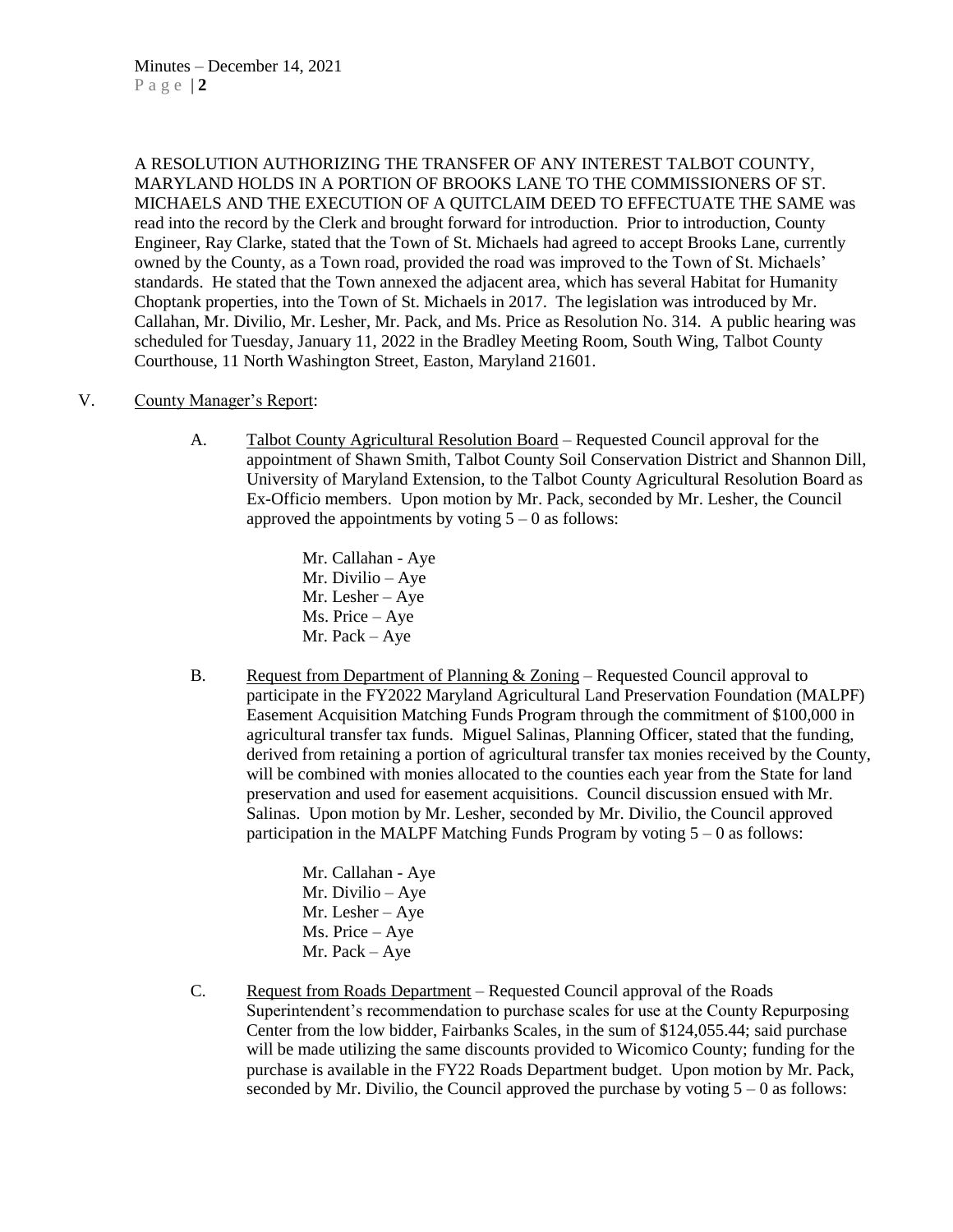Mr. Callahan - Aye Mr. Divilio – Aye Mr. Lesher – Aye Ms. Price – Aye Mr. Pack – Aye

D. Request from Department of Public Works – Requested Council approval to accept a United States Department of Agriculture (USDA) Rural Development loan (\$880,000) and grant (\$770,000) package in the sum of \$1,650,000; said funding will be used to complete the St. Michaels Sanitary Sewer System Restoration Project with payments on the loan portion of the package to be repaid by users of the Region II sewer system. Council discussion ensued with Mr. Clarke. Upon motion by Mr. Pack, seconded by Mr. Lesher, the Council approved acceptance of the loan and grant package as outlined by voting  $5 - 0$ as follows:

> Mr. Callahan - Aye Mr. Divilio – Aye Mr. Lesher – Aye Ms. Price – Aye Mr. Pack – Aye

E. Bid No. 17-09, ST. MICHAELS PUMPING STATION #3

UPGRADE/REHABILITATION – TALBOT COUNTY, MARYLAND *(Change Order No. 21)* – Requested Council approval to award Change Order No. 21 for Bid No. 17-09 to Schummer, Inc. in the sum of \$1,286,105. Mr. Clarke stated that the Council had reviewed the matter at its meeting on Tuesday, October 12, 2021 and had tentatively approved the award, contingent upon receipt of funding from USDA Rural Development. Upon motion by Mr. Pack, seconded by Ms. Price, the Council approved the award by voting  $5 - 0$  as follows:

> Mr. Callahan - Aye Mr. Divilio – Aye Mr. Lesher – Aye Ms. Price – Aye Mr. Pack – Aye

F. Bid No. 15-23, ST. MICHAELS PHASE V SANITARY SEWER SYSTEM REHABILITATION AND GRACE STREET PUMP STATION REPLACEMENT ENGINEERING SERVICES *(Amendment No. 17)* – Requested Council approval to award Amendment No. 17 for Bid No. 15-23 to Rauch, Inc. in the sum of \$183,375. Mr. Clarke stated that the Council had reviewed the matter at its meeting on Tuesday, October 12, 2021 and had tentatively approved the award, contingent upon receipt of funding from USDA Rural Development. Upon motion by Mr. Pack, seconded by Mr. Divilio, the Council approved the award by voting  $5 - 0$  as follows:

> Mr. Callahan - Aye Mr. Divilio – Aye Mr. Lesher – Aye Ms. Price – Aye Mr. Pack – Aye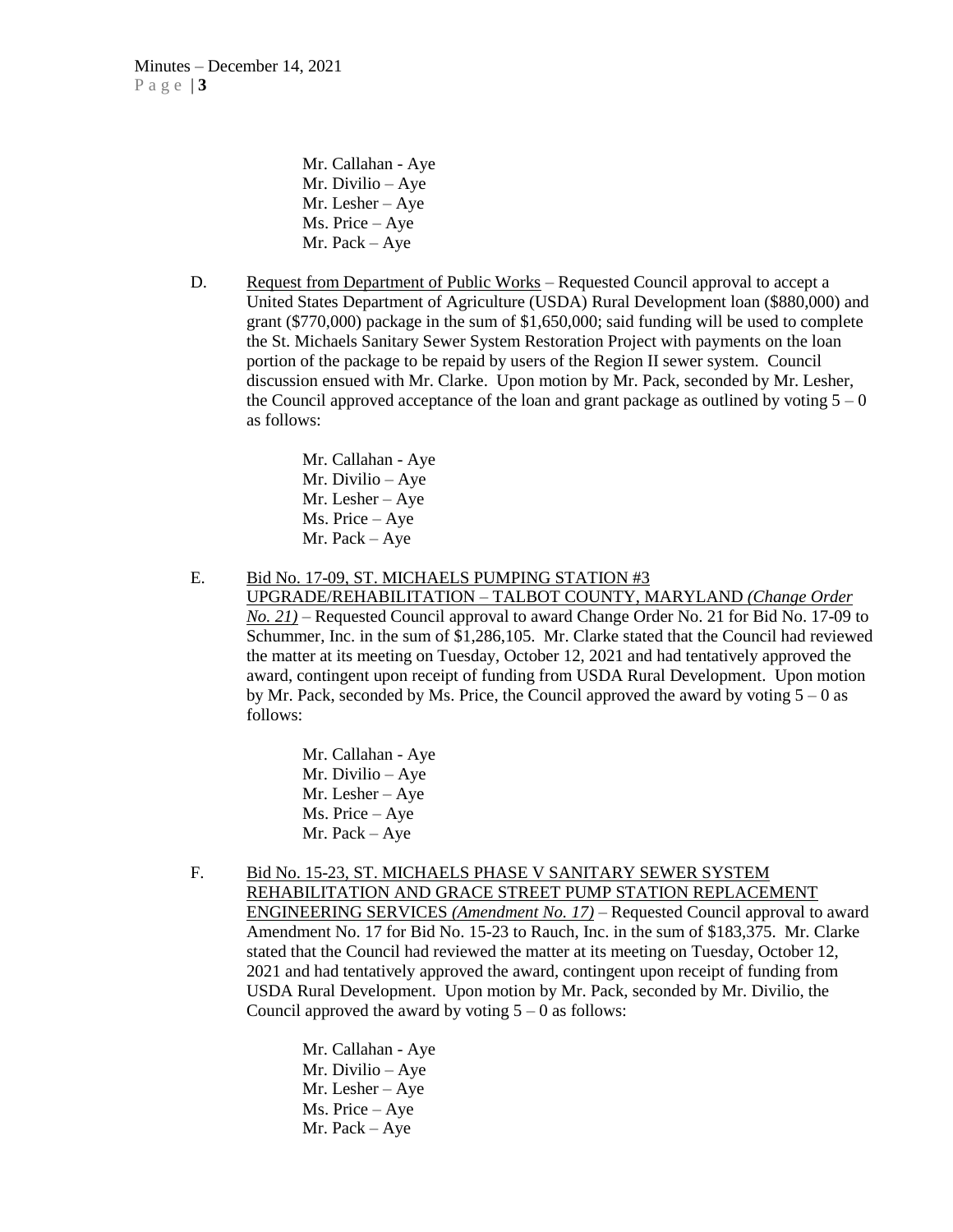#### Minutes – December 14, 2021 P a g e | **4**

G. Update on American Rescue Plan Act (ARPA) Grant – Mr. Stamp stated that the County had received funding from the American Rescue Plan Act (ARPA) and that a community survey would soon be available on the County's website to gather input from the public as to where they would like to see the County prioritize its use of the funds. He stated that Mr. Lesher is chair of the committee which will be developing a strategy for use of the ARPA funds. Cassandra Vanhooser, Director, Department of Economic Development and Tourism, stated that the committee has been working with BEACON (Business Economic and Community Outreach Network) at Salisbury University to develop the survey which will be soon available on the County's website in English and Spanish and will be distributed through various outlets, including social media, in order to garner citizens' participation; printed copies will also be distributed. She stated that the committee first met in early Fall 2021 with each of the municipalities, which each also received funding, in order to coordinate and avoid duplication of use of the funding. Mr. Lesher stated that the County will receive a total of \$7.2 million of the one-time funding; half of the funding has already been received. He stated that uses for the funding are flexible over a longer timeframe than some of the funding previously distributed to the County. He outlined the types of projects for which the funding can be used, including businesses, nonprofits, infrastructure (including broadband), and possibly some capital projects. Ms. Vanhooser stated that the survey will stay open through the second week of January; results will be compiled soon thereafter. Council discussion ensued with Ms. Vanhooser. At Council's request, Ms. Vanhooser will contact *The Star Democrat* and *Talbot Spy* and inquire about the donation of space to promote the survey.

#### VI. Continuation of Public Hearing:

Resolution No. 308, A RESOLUTION TO RESCIND ADOPTION OF RESOLUTION NO. 281, A RESOLUTION TO AMEND THE TALBOT COUNTY COMPREHENSIVE WATER AND SEWER PLAN (THE "PLAN") TO RECLASSIFY AND REMAP PORTIONS OF CERTAIN REAL PROPERTY LOCATED IN THE TOWN OF TRAPPE, MARYLAND, ASSOCIATED WITH THE LAKESIDE PLANNED UNIT DEVELOPMENT (THE "LAKESIDE PROJECT") (FORMERLY KNOWN AS "TRAPPE EAST"), FURTHER DESCRIBED AS TAX MAP 54, PARCEL 304; TAX MAP 55, PARCELS 14, 15, 17, 19, 44, 65, 83, AND 85; AND, TAX MAP 59, PARCEL 4, THE TOTAL AREA CONSISTING OF EIGHT HUNDRED SIXTY-FIVE ACRES, MORE OR LESS (THE "PROPERTY"), FROM "S-2" AND "W-2" (AREAS WHERE IMPROVEMENTS OR EXTENSIONS TO EXISTING, OR CONSTRUCTION OF NEW COMMUNITY, MULTI-USE, OR SHARED SANITARY FACILITIES ARE PROGRAMMED FOR PROGRESS WITHIN THREE TO FIVE YEARS) TO "S-1" AND "W-1" (AREAS SERVED OR TO BE SERVED BY COMMUNITY, MULTI-USE, OR SHARED SANITARY FACILITIES WHICH ARE EXISTING, UNDER CONSTRUCTION, OR HAVE IMMEDIATE PRIORITY STATUS); TO AMEND THE PLAN TO ADD CERTAIN WATER AND SEWER CAPITAL PROJECTS RELATED TO THE LAKESIDE PROJECT AND EXISTING SYSTEMS FOR THE FISCAL YEARS 2020 THROUGH 2030; AND, TO AMEND THE PLAN TO UPDATE THE NARRATIVE DESCRIPTION IN THE PLAN RELATIVE TO THE LAKESIDE PROJECT AND EXISTING SYSTEMS, *as amended*, WITHOUT PREJUDICE, was read into the record by the Clerk and brought forward for a continuation of the public hearing of Tuesday, October 12, 2021. Members of the public were afforded an opportunity to comment on the legislation. Written comments will be accepted until Noon on Friday, January 14, 2022. The Planning Commission and Public Works Advisory Board will review Resolution No. 308 and related documents at their respective meetings on Wednesday, January 5, 2022. Resolution No. 308 is eligible for vote on Tuesday, January 25, 2022.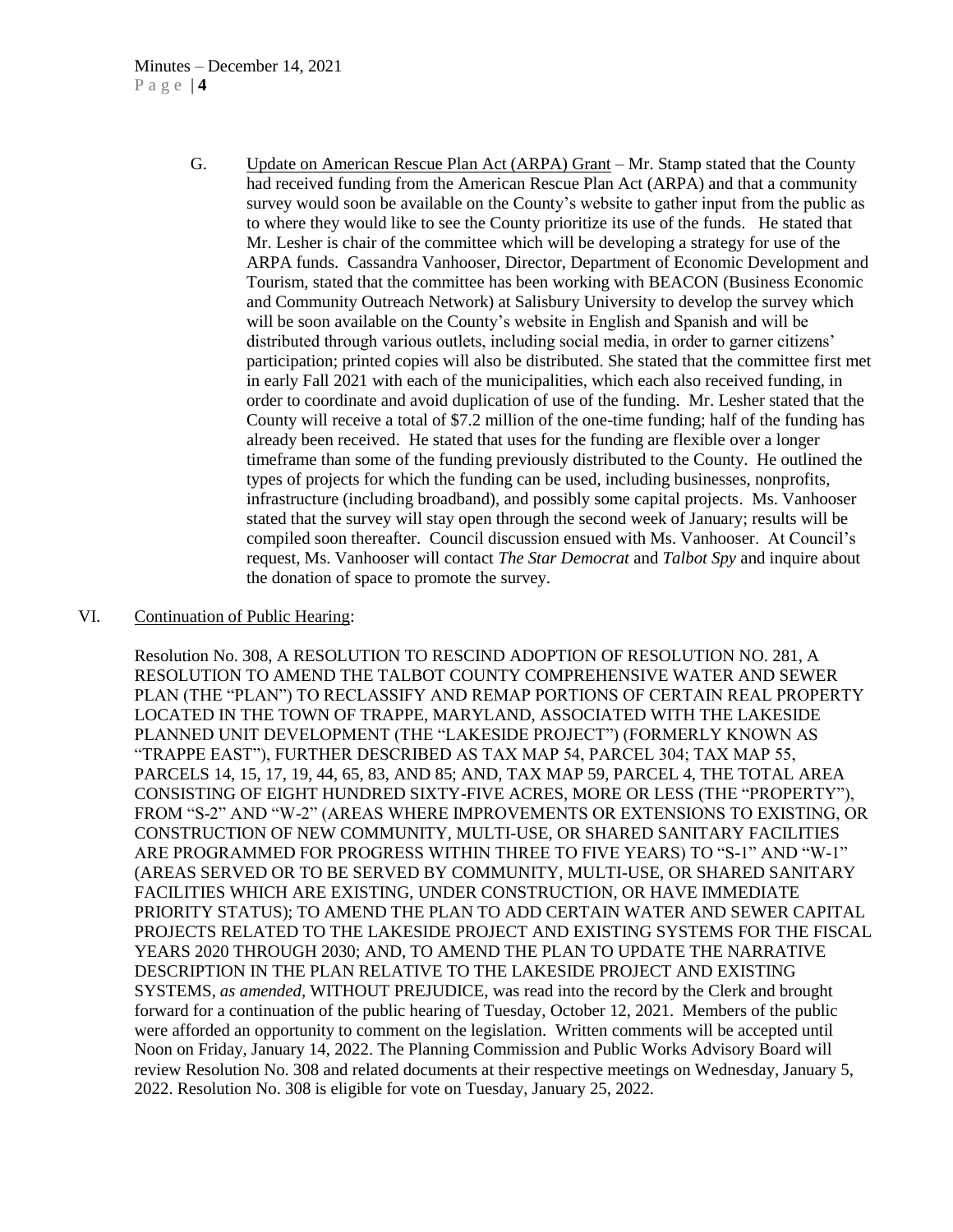#### VII. Public Hearings:

Resolution No. 310, A RESOLUTION AUTHORIZING THE TRANSFER OF ANY INTEREST TALBOT COUNTY, MARYLAND HOLDS IN FLOOD AVENUE TO THE TOWN OF EASTON AND THE EXECUTION OF A QUITCLAIM DEED TO EFFECTUATE THE SAME was read into the record by the Clerk and brought forward for public hearing. Prior to the public hearing, Patrick Thomas, County Attorney, stated that the legislation follows a request made by the Town of Easton in September 2021 that the County consider conveying any interest it has in the portion of Flood Avenue between Port Street and Glenwood Avenue to the Town; the Town would then assume maintenance of the roadway. Members of the public were then afforded an opportunity to comment on the legislation. Clay Stamp, County Manager, requested that Council defer the vote on Resolution No. 310 in order to provide staff an opportunity to resolve an issue related to possible flooding on the subject road; Council agreed to Mr. Stamp's request. Written comments will be accepted until Friday, December 17, 2021. Resolution No. 310 is eligible for vote on Tuesday, December 21, 2021.

Resolution No. 311, A RESOLUTION TO AMEND THE TALBOT COUNTY COUNCIL RULES OF PROCEDURE TO CLARIFY CERTAIN PROCEDURES REGARDING THE ADOPTION OF NUMBERED AND ADMINISTRATIVE RESOLUTIONS, THE FILING OF PETITIONS, THE DRAFTING OF LEGISLATION, AND THE CONDUCT OF PUBLIC HEARINGS AND TO CORRECT OUTDATED AND INCONSISTENT LANGUAGE, was read into the record by the Clerk and brought forward for public hearing. Prior to the public hearing, Patrick Thomas, County Attorney, briefed the Council on the purpose of the legislation. Members of the public were then afforded an opportunity to comment on the legislation. Written comments will be accepted until Noon on Friday, January 14, 2022. Resolution No. 311 is eligible for vote on Tuesday, January 25, 2022.

Resolution No. 312, A RESOLUTION TO ADOPT A REDISTRICTING PLAN FOR BOARD OF EDUCATION ELECTION DISTRICTS PURSUANT TO § 3-12A-01 OF THE EDUCATION ARTICLE OF THE ANNOTATED CODE OF MARYLAND, was read into the record by the Clerk, brought forward for public hearing and the public was afforded an opportunity to comment on the legislation. Mr. Divilio made a motion to accept the new mapping for the redistricting and Ms. Price seconded the motion. The Council voted to move Resolution No. 312 forward for vote by voting  $5 - 0$  as follows:

> Mr. Callahan - Aye Mr. Divilio – Aye Mr. Lesher – Aye Ms. Price – Aye Mr. Pack – Aye

The Council approved Resolution No. 312 by voting  $5 - 0$  as follows:

Mr. Callahan - Aye Mr. Divilio – Aye Mr. Lesher – Aye Ms. Price – Aye Mr. Pack – Aye

Council members expressed their appreciation to the Board of Education Redistricting Commission for their work on the project.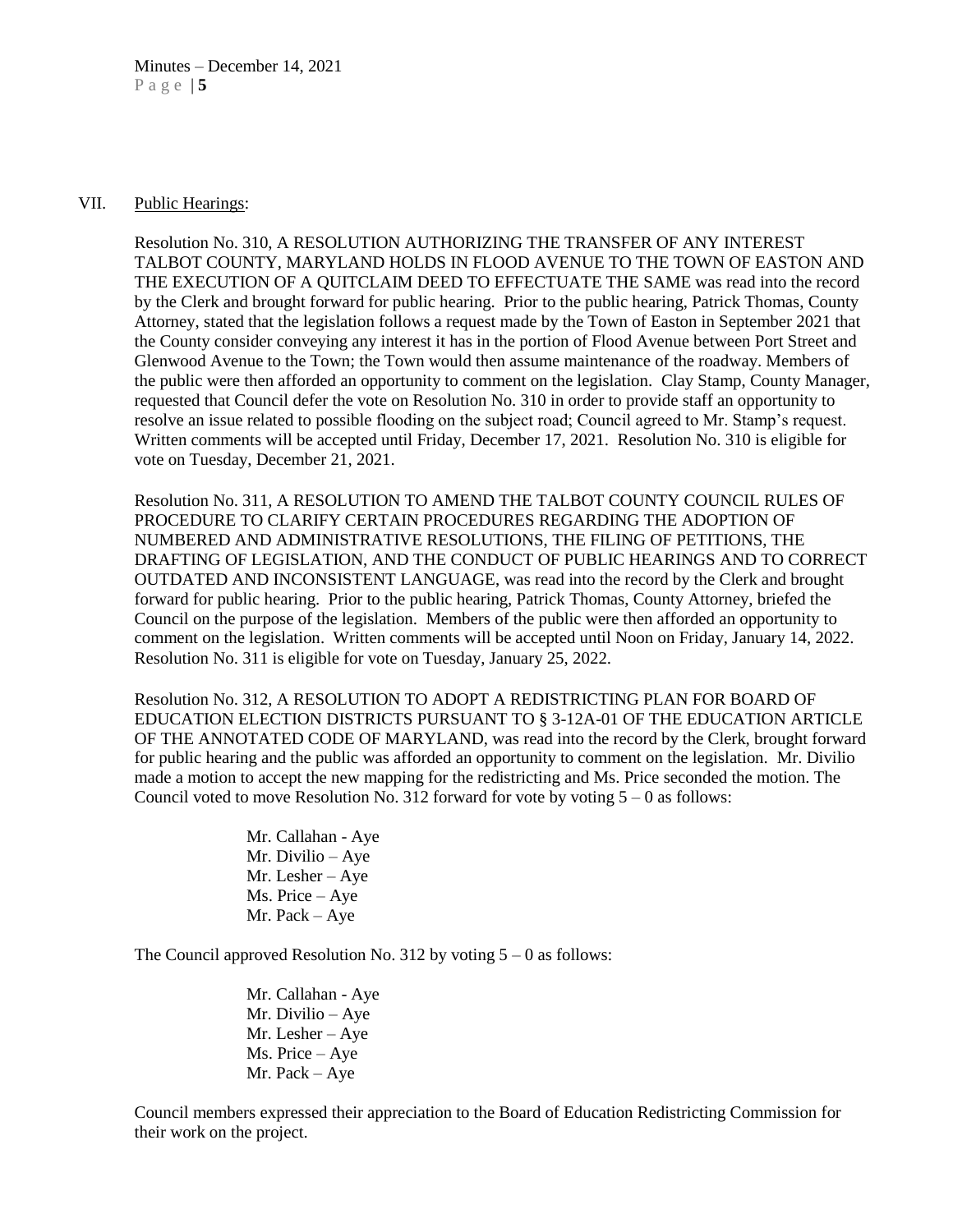Resolution No. 312 is effective immediately.

Bill No. 1495, A BILL TO AMEND SECTION 190-63.1 A. OF THE TALBOT COUNTY CODE IN ORDER TO MODIFY THE COMPOSITION OF THE TALBOT COUNTY SHORT-TERM RENTAL REVIEW BOARD, was read into the record by the Clerk and brought forward for public hearing. Prior to the public hearing, Patrick Thomas, County Attorney, stated that the proposed amendment deletes the requirement for an attorney with real estate experience and outlined the reasons for same. Members of the public were then provided an opportunity to comment on the proposed legislation. Council discussion ensued. Mr. Pack made a motion to strike out the words *"with experience in real estate"* and leave the word *"attorney"* to read as follows: the board shall be composed of an attorney, representative from the vacation rental management industry, a member of the community or civic association,, etc., etc., as written in the bill; Ms. Price seconded the motion and Council discussion again ensued. The Council approved the amendment by voting  $4 - 1$  as follows:

> Mr. Callahan – Aye Mr. Divilio – Nay Mr. Lesher – Aye Ms. Price – Aye Mr. Pack – Aye

Bill No. 1495, as amended, was brought to third reader. Upon motion by Mr. Pack, and no objection by the Council, a full reading of the legislation was waived. The Council approved Bill No. 1495, as amended, by voting  $5 - 0$  as follows:

> Mr. Callahan – Aye Mr. Divilio – Aye Mr. Lesher – Aye Ms. Price – Aye Mr. Pack - Aye

Bill No. 1495, as amended, will take effect as provided for in the legislation.

VIII. Presentation and Discussion of Potential Alternative Locations for Talbot Boys Monument – Mr. Stephen Hunter presented opening statements as to, in his opinion, why the "Talbot Boys" monument should not proceed to be moved to the Cross Keys Battlefield in Rockingham County, Virginia near Harrisonburg, Virginia as previously approved by the Council, but instead remain in Talbot County. Mr. Ken Eaton and Mr. Hunter utilized a PowerPoint presentation to provide information on the Cross Keys Battlefield location. They then provided information on Confederate Memorial Park at Point Lookout in Scotland, St. Mary's County, Maryland and the Shannahan Farm on Chloras Point near Trappe, and outlined, in their opinion, the attributes of each. Mr. Hunter and Mr. Eaton requested Council consideration to move the "Talbot Boys" monument to the Shannahan Farm, citing the monument's connection to the owners of the farm. Council discussion ensued with Mr. Hunter and Mr. Eaton. Ms. Price made a motion to try to work out the details of an agreement with the owners of the Shannahan Farm for placement of the "Talbot Boys" monument on their property; Mr. Callahan seconded the motion. The Council did not approve moving forward with the Shannahan property proposal by voting  $2 - 3$  as follows:

> Mr. Callahan – Aye Mr. Divilio – Nay Mr. Lesher – Nay Ms. Price – Aye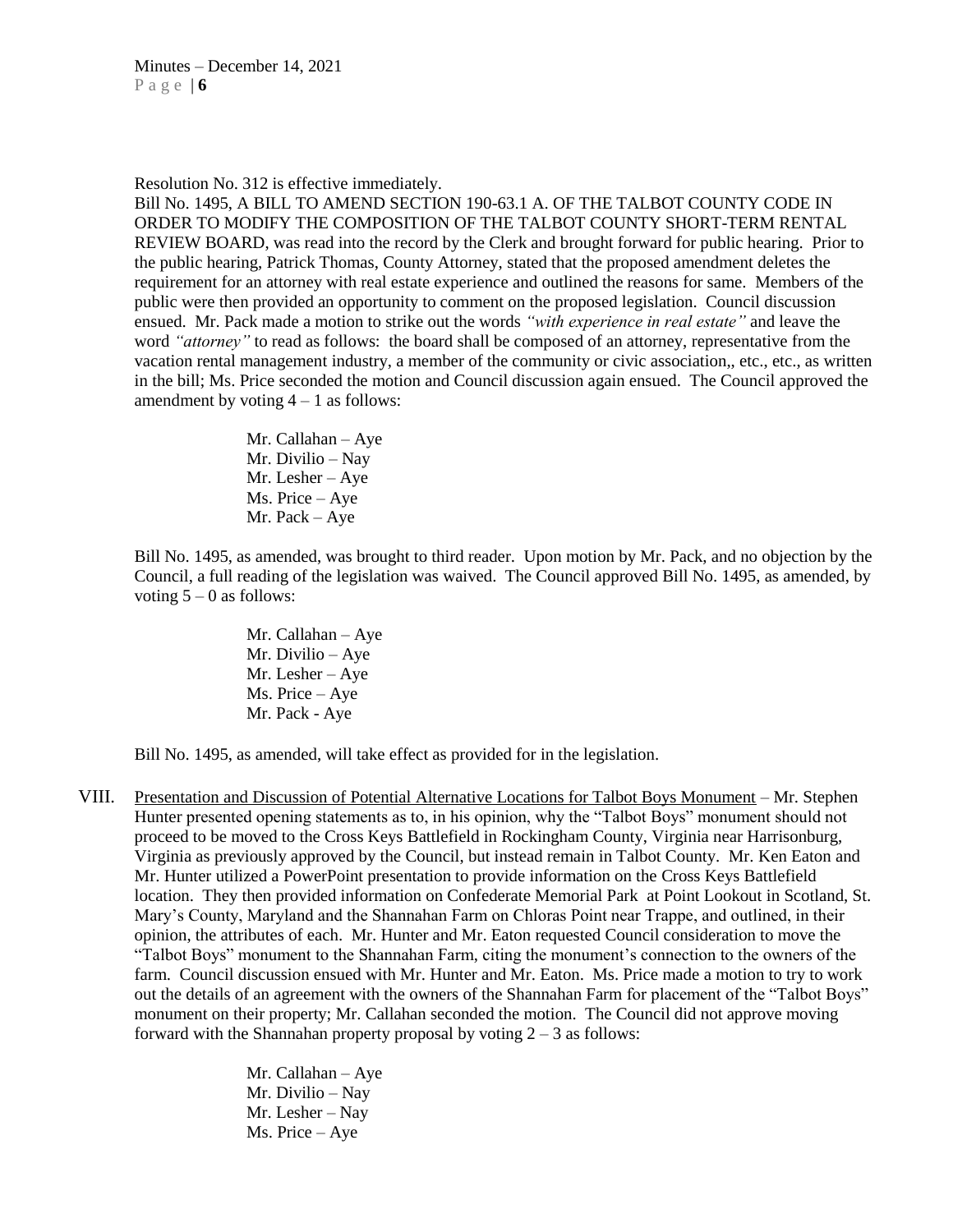Mr. Pack – Nay

Following Council's vote, Mr. Hunter concluded his comments.

- IX. Public Comments: Members of the public were provided an opportunity to comment on matters of interest to them.
- X. Council Comments:
	- Mr. Pack Mr. Pack stated that he hoped everyone had had a great and safe Thanksgiving, and as we go into another holiday and want to gather around friends and family, he encourages everyone to get vaccinated or get the booster. He stated that although he had gotten both his flu shot and the COVID booster at the same time, he recommends spacing them out. He stated that, in his opinion, we are not out of this thing yet by a long shot so we must continue to promote vaccinations, testing, and social distancing to keep ourselves and our families safe. He stated that the proposed changes to the County Rules of Procedure are intended to make some of the procedural processes better; the Council is not trying to skirt around anything or to do anything nefarious or to correct something wrong that the Council had done in the past as had been suggested. He stated that the Council is just trying to make sure that this Council and future Councils have a better path of conducting County business; to more clearly differentiate between an administrative resolution, a numbered resolution and a bill and how they are handled – what gets a public hearing and what does not get a public hearing – and how the Council handles petitions. He stated that the Council needs to have clear rules and instructions. Mr. Pack concluded his comments by reiterating that the Council has heard from the current county attorney and the previous county attorney that the Council needs to clarify some of its procedures. He stated that he was not saying that what the Council had done in the past was technically wrong – but that sometimes when you go through a procedure, there are ways to do things in a better way.
	- Mr. Divilio Mr. Divilio stated that, in his opinion, the process that the Council has been through with regard to the statue has been incredibly challenging, and the last thing he wants to do is to bring in another person who doesn't deserve it, as happened tonight with Mr. Prager and the Talbot Historical Society. He stated that, in his opinion, he cannot think of a worse, more offensive location to put a Confederate monument than on the corner of West and Port Streets and that's why when he spoke with Mr. Prager he did not follow through with it and let him know that he would not bring him, or the Historical Society into it. Mr. Divilio stated that the same goes for the cemeteries, individuals, churches and family gravesites. He stated that the matter of the statue is an emotional issue that is difficult for some people to handle; the last thing he would do is make someone go through it that does not want to be a part of it – that's his honor and integrity, that's how he has always acted and will continue to act, whether anyone likes it or not. He stated that the reason he had proposed the removal of the statue through an administrative resolution was evidenced tonight – How many times have we had staff leave before comment because they are tired of hearing about it? How many applications have been withdrawn because of it? He stated that at the end of the day we have a government to run – when people aren't applying, people are quitting, and tech support doesn't want to provide the tech support any longer because they are tired of sitting through public comment, I have to make a decision and that's what I did. He concurred with a previous statement by a member of the public that there were no public hearings, stating that he had had several and thought that he had heard everything he could possibly hear. He stated that, in his opinion, he does not think there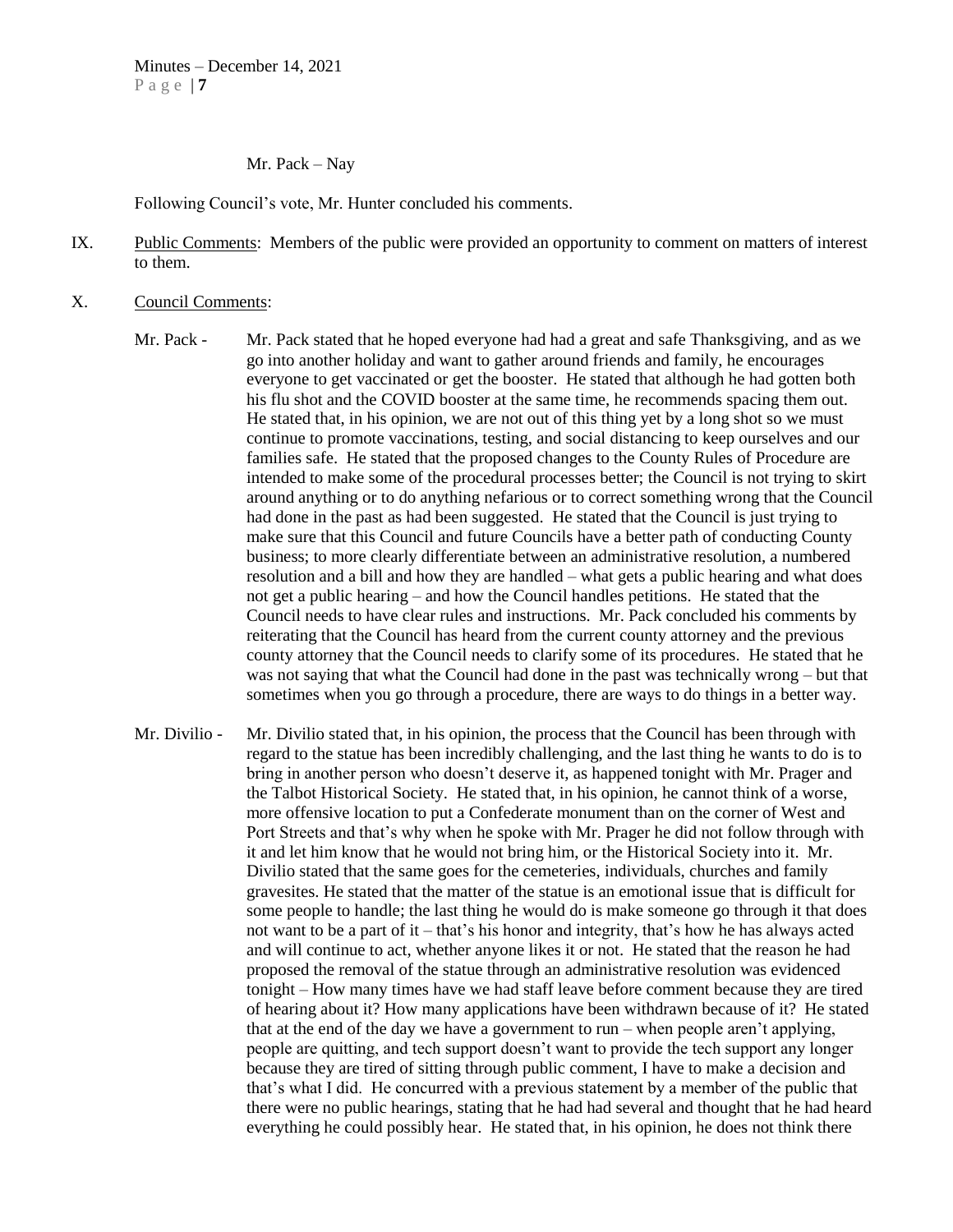were any surprises to any members of the Council; he spoke to them, followed the Rules of Procedure and did what was right, whether you like the vote or not, think the vote was right or not, he had correctly followed procedure.

- Mr. Lesher Mr. Lesher stated that he too wished to put in a final word on the monument. He stated that the decision at the last Council meeting, which did not change tonight, in his opinion, puts the monument in the hands of a trustworthy custodian with a preservation of public access and interpretation. He stated that he finds it unfortunate that we did not have a viable publicly accessible site in Talbot County owned by an organization for its perpetual care to step forward and become the custodian of this monument; it's unfortunate it didn't happen. He stated that, as an historian, he wanted to set the record straight regarding an often repeated inaccuracy that the young man depicted on the statue is not coming home from war and his flag is not draped in surrender. Mr. Lesher stated that the statue, inspired by Longfelllow's poem *Excelsior*, depicts a young man going off to war to fight a hopeless cause. He stated that, in his opinion, the meaning was not lost on those who chose the emblem of the Lost Cause. Mr. Lesher congratulated Councilwoman Laura Price on her election and inauguration as president of the Maryland Association of Counties (MACo) for the coming year. He stated that he and several of his colleagues had had the pleasure of seeing her speak, in his opinion, really eloquently at the MACo winter conference as the new MACo president.
- Ms. Price Ms. Price expressed her appreciation to Mr. Lesher for his kind words. She also expressed her appreciation to the Talbot County Emergency Services Department, who had to be called on her behalf approximately a week ago. She stated that although she has always been supportive of public safety in the county and had had an opportunity to witness it when riding in the ambulance with her father, but until you experience it for yourself, you don't appreciate the knowledge, expertise, and caring shown to the patients. She acknowledged that she was one of "those bad patients" who did not initially want to be transported until the ambulance crew brought the equipment that is normally in the ambulance into the house and convinced her that she did need to be transported. She stated that one of MACo's initiatives in the upcoming legislative session concerns reimbursement for transport to hospitals and to other locations, thinking to herself that she should not be refusing transport. She stated that she was amazed by everything they do for the patient in the ambulance before leaving the driveway. She stated that she will never forget what they did and is incredibly grateful for the staff that we have. She stated that the MACo conference was, in her opinion, incredible and that the winter conference is much different than the summer conference because it is all under one roof instead of being spread out over Ocean City. She stated that although the State legislators were not there because they were in Special Session, there were still several hundred locally elected officials in attendance. She stated that she is incredibly honored to have been working for 11 years to get to this point to lead the MACo organization and bring people back together after not really being together for almost two years. She stated that, in her opinion, the reason MACo works and is so respected is due to the relationships that are formed. She stated that that was her message last Thursday night and will be her message in the upcoming year. Ms. Price concluded her comments by thanking all those who had attended her inauguration as MACo president.
- Mr. Callahan Mr. Callahan stated that, in his opinion, Ms. Price had "knocked it out of the park" with her speech and it was a pleasure to have been there to support her. He expressed confidence that Ms. Price would do a good job as MACo president in the coming year. He stated that,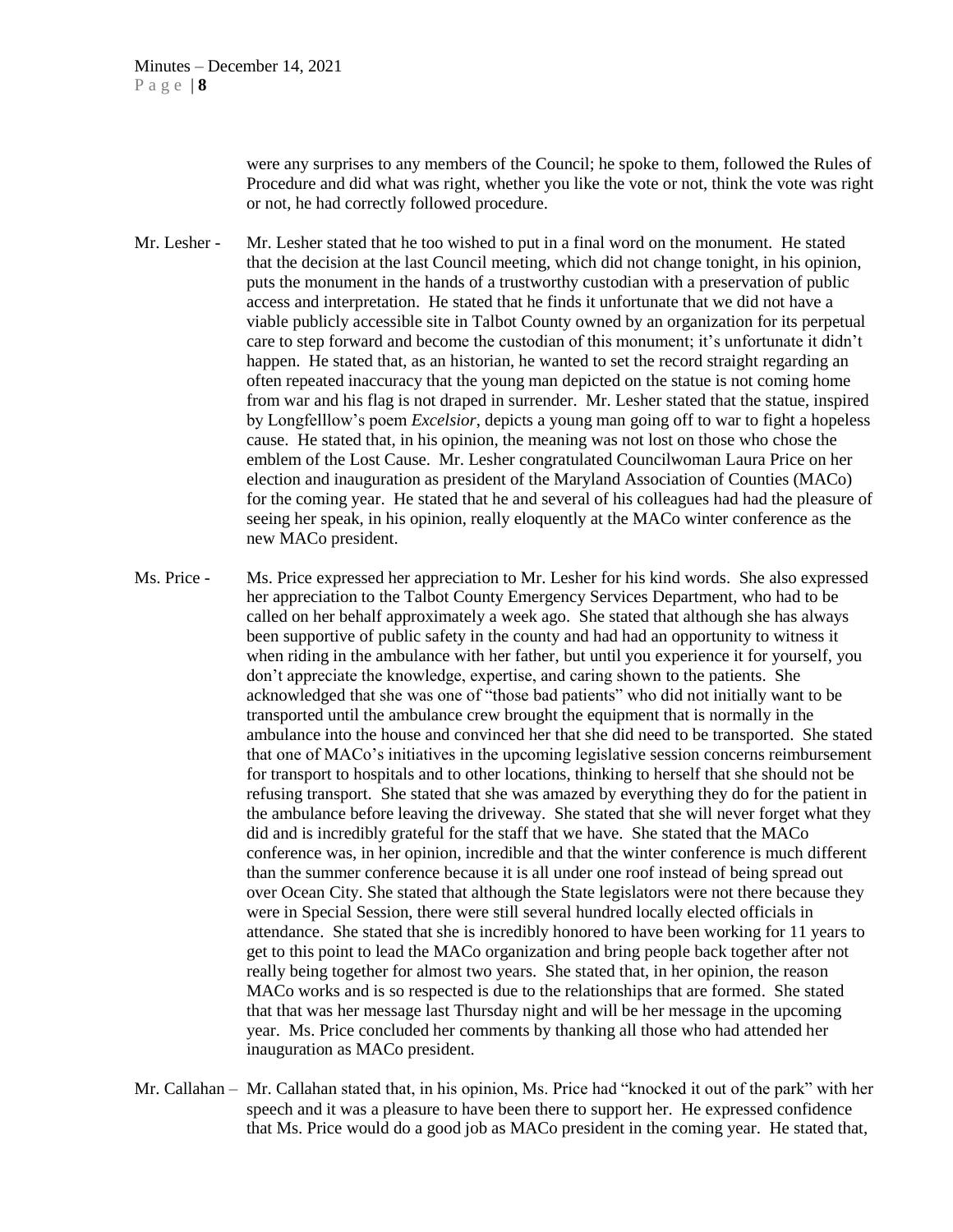in his opinion, the Council is blessed to have someone from Talbot County as president because the Council will get all the updates quickly. He stated that the last couple of nights have been tough on staff and the Council and commended everyone for doing a good job. He expressed his appreciation to members of the public for coming out and providing their viewpoint on various matters. He stated that the Council is trying to do its best to provide the information it has in order to be transparent and trustworthy. Mr. Callahan concluded his comments by again expressing his appreciation to County staff for their hard work to get Council information.

XI. Upon motion by Mr. Pack, seconded by Mr. Divilio, the Council voted to adjourn and to reconvene on Tuesday, December 21, 2021 at 4:30 p.m. in the Bradley Meeting Room in Open Session, immediately adjourn into Closed Session for discussion of legal, personnel and real estate matters as listed on the statement for closing the meeting, and at  $6:00$  p.m. for the meeting by voting  $5-0$  as follows:

> Mr. Callahan - Aye Mr. Divilio – Aye Mr. Lesher – Aye Ms. Price – Aye Mr. Pack – Aye

The meeting adjourned at 9:08 p.m.

The transcript of the December 14, 2021 County Council meeting is available for review in the Office of the Talbot County Manager during regular office hours.

- XII. Continuation of Public Hearing on Resolution No. 308 The Council met with Petitioner Dan Watson on Monday, December 13, 2021 at 5:00 p.m. in the Bradley Room to hear the completion of Mr. Watson's presentation on Petition No. 21-01, IN THE MATTER OF Dan Watson FOR RESCISSION (WITHOUT PREJUDICE) OF RESOLUTION 281. Resolution No. 308 arose from Petition No. 21-01 filed by Mr. Watson on May 7, 2021. Mr. Watson had begun his presentation on Tuesday, October 12, 2021; however, due to time constraints, the matter was continued to December  $13<sup>th</sup>$ . At the October  $12<sup>th</sup>$  meeting, Mr. Watson's presentation included the role of the Maryland Department of the Environment (MDE) for the Lakeside project which involves the construction of approximately 2,501 single-family, townhouse and apartment residences, as well as commercial properties through a phased-in approach on approximately 865 acres of property previously annexed into the Town of Trappe as approved under Talbot County Resolution No. 281. Mr. Watson reviewed the history for the proposed project, and expressed his concerns regarding the proposed construction of a wastewater treatment plant to serve the development, and the effects of spray irrigation on the surrounding land and waters, and the MDE Permit for the current Town of Trappe wastewater treatment plant which is scheduled to serve the Lakeside Project for a period of time. As the presentation moved forward, Mr. Watson called Council's attention to the various documents he had previously provided to them for their review, and which, in his opinion, supported his concerns. Council discussion ensued with Mr. Watson. All other comments on Resolution No. 308 will be heard at the Tuesday, December 14, 2021 Council meeting.
- XIII. Summary of Closed Session Held on December 14, 2021
	- 1. Statement of the time, place, and purpose of the closed session:

Time of closed session: 4:30 p.m. to 6:00 p.m.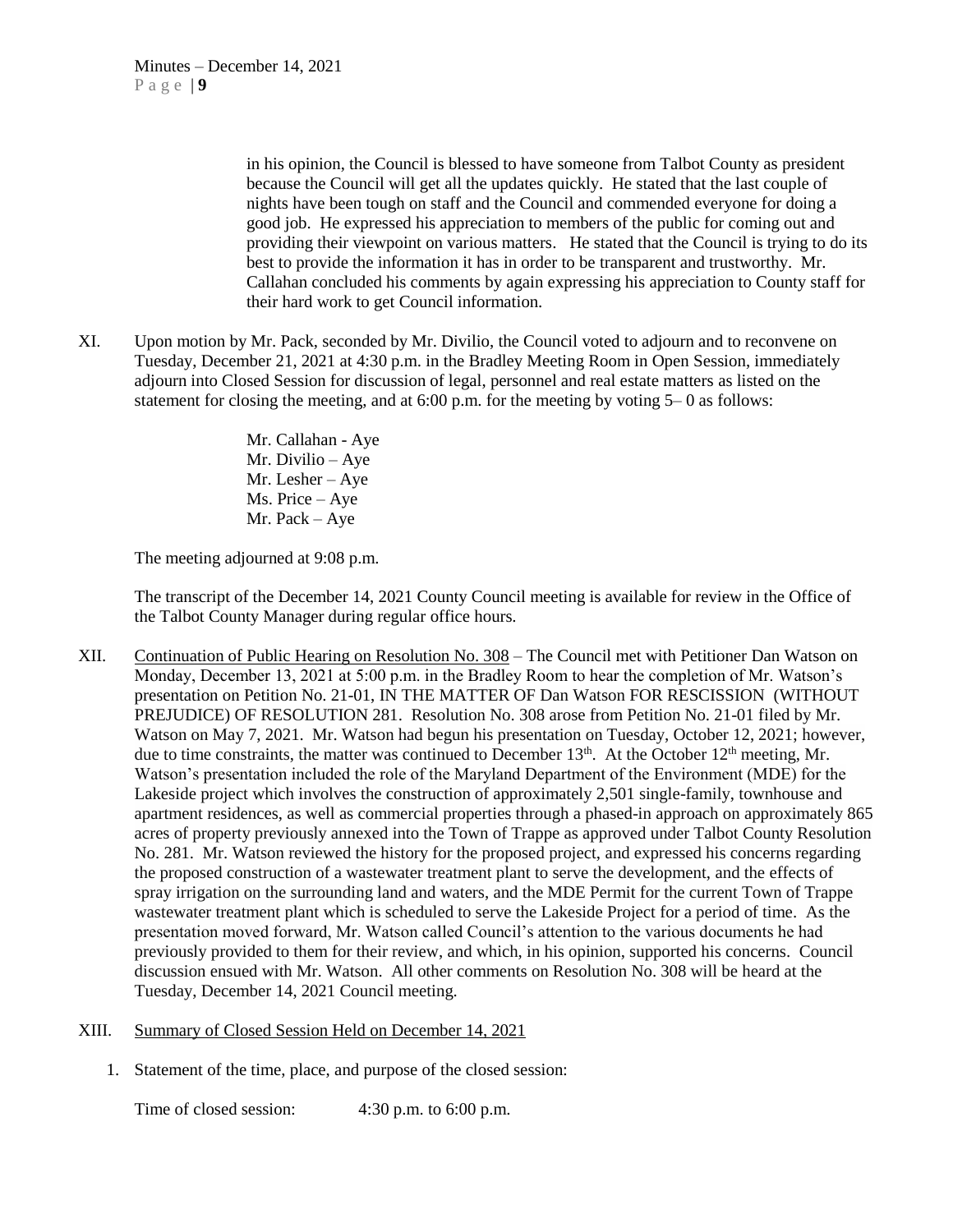| Place of closed session:       | County Council Office and Bradley Meeting Room, South Wing,   |
|--------------------------------|---------------------------------------------------------------|
|                                | Courthouse, 11 North Washington Street, Easton, MD            |
| Purpose of the closed session: | To consider various matters as set forth in the statement for |
|                                | closing the meeting                                           |

2. Record of the vote of each member as to closing the session:

|                  | Names of members voting aye: Callahan, Divilio, Lesher, Pack, Price |
|------------------|---------------------------------------------------------------------|
| Members opposed: | <b>None</b>                                                         |
| Abstaining:      | None                                                                |
| Absent:          | None                                                                |

3. Statutory authority to close session and listing of each topic actually discussed, persons present, and each action taken in the session:

| <b>Topic</b>         | <b>Statutory</b>     | <b>Reason for</b>     | <b>Persons Present</b> | <b>Action Taken</b> |
|----------------------|----------------------|-----------------------|------------------------|---------------------|
| <b>Description</b>   | <b>Authority</b>     | <b>Closed Session</b> |                        |                     |
|                      |                      | <b>Discussion</b>     |                        |                     |
| To discuss           | GP § 3-305 (b)       | Public discussion     | Chuck Callahan,        | No action           |
| appointments to      | (1)(i)               | of specific           | Frank Divilio,         |                     |
| various County       |                      | appointees could      | Pete Lesher,           |                     |
| boards and           |                      | discourage            | Corey Pack, Laura      |                     |
| committees           |                      | individuals from      | Price, Clay Stamp,     |                     |
|                      |                      | volunteering to       | Jessica Morris,        |                     |
|                      |                      | serve on County       | <b>Patrick Thomas</b>  |                     |
|                      |                      | boards and            |                        |                     |
|                      |                      | committees            |                        |                     |
| Legal advice on      | GP $§$ 3-305 (b)     | Confidential          | Chuck Callahan,        | No action           |
| potential litigation | (7)(8)               | attorney-client       | Frank Divilio,         |                     |
| (Petition 21-        |                      | discussion            | Pete Lesher,           |                     |
| 02/Preserve          |                      | regarding status of   | Corey Pack, Laura      |                     |
| Talbot History,      |                      | litigation            | Price, Clay Stamp,     |                     |
| Inc.)                |                      |                       | Jessica Morris.        |                     |
|                      |                      |                       | <b>Patrick Thomas</b>  |                     |
| Legal advice on      | GP § 3-305 (b)       | Confidential          | Chuck Callahan,        | No action           |
| litigation           | (7)(8)               | attorney-client       | Frank Divilio,         |                     |
| (Complaint for       |                      | discussion            | Pete Lesher,           |                     |
| Writ of              |                      | regarding status of   | Corey Pack, Laura      |                     |
| Mandamus)            |                      | litigation            | Price, Clay Stamp,     |                     |
|                      |                      |                       | Jessica Morris,        |                     |
|                      |                      |                       | <b>Patrick Thomas</b>  |                     |
| To discuss           | GP $§$ 3-305 (b) (3) | To protect            | Chuck Callahan,        | No action           |
| possible             |                      | County's              | Frank Divilio,         |                     |
| acquisition of       |                      | bargaining            | Pete Lesher,           |                     |
| property in          |                      | position regarding    | Corey Pack, Laura      |                     |
| Easton for a         |                      | the potential         | Price, Clay Stamp,     |                     |
| public purpose       |                      | acquisition of a      | Jessica Morris,        |                     |
|                      |                      | specific parcel of    | <b>Patrick Thomas</b>  |                     |
|                      |                      | real property for a   |                        |                     |
|                      |                      | public purpose        |                        |                     |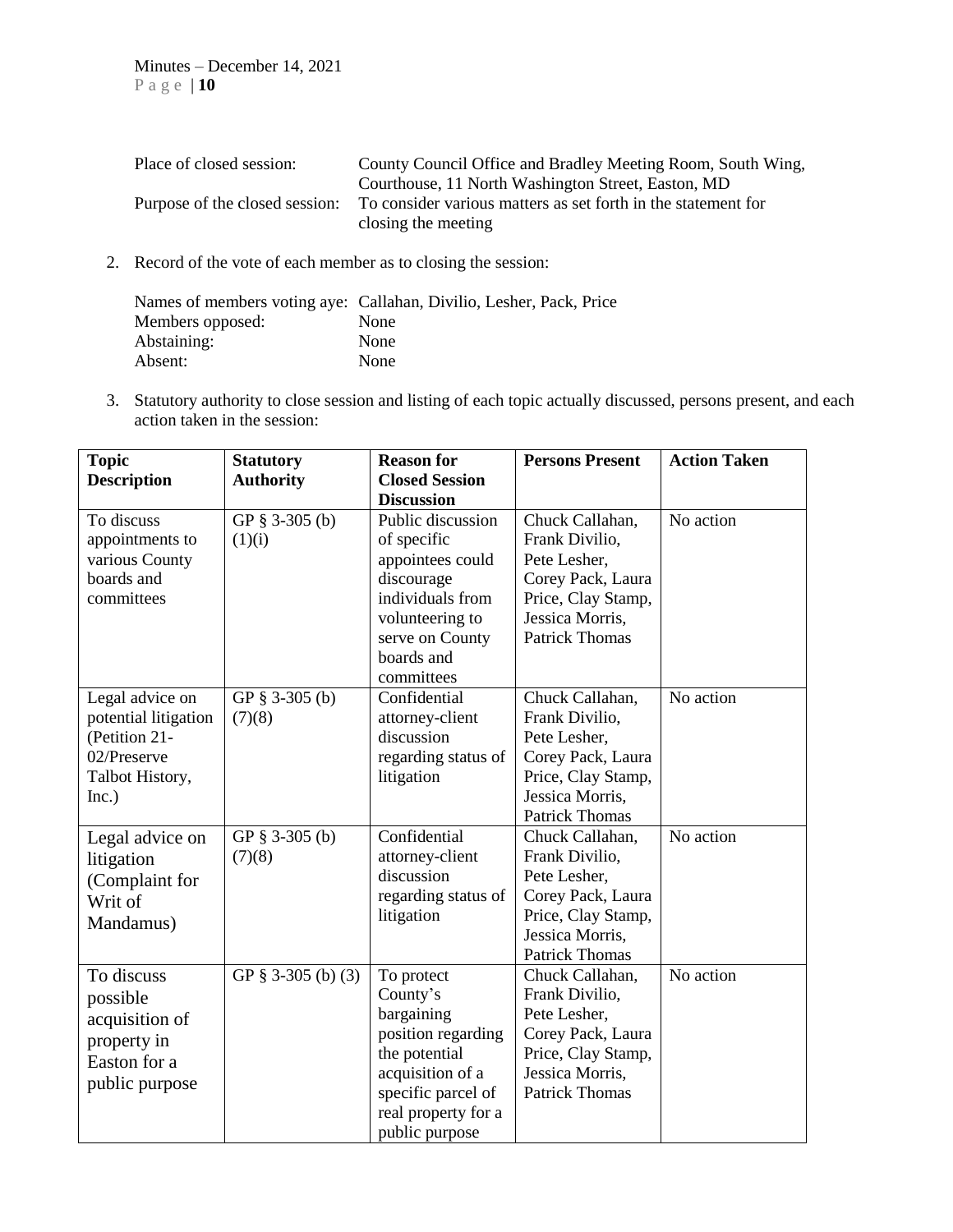Minutes – December 14, 2021 P a g e | **11**

### **CASH STATEMENT 11/30/2021**

| <b>BALANCE 11/23/2021</b>                    |                      |       | 51,843,543.09    |  |
|----------------------------------------------|----------------------|-------|------------------|--|
| TOTAL ADP PAYROLL PPE 11/12/2021             |                      |       | (698, 439.29)    |  |
| PENSION DED PPE 11/12/2021                   |                      |       | (41,006.79)      |  |
| DEFERRED COMP DED PPE 11/12/2021             |                      |       | (19, 639.17)     |  |
| DEFERRED COMP PPE 11/12/2021 PLAN 401(A)     |                      |       | (6,816.86)       |  |
| <b>RETURNED CHECK #207</b>                   |                      |       | (260.00)         |  |
| TALBOT COUNTY VISA PAYMENTS 11/2021          |                      |       | (31,970.56)      |  |
| <b>DEPOSITS</b>                              |                      |       | 1,588,850.66     |  |
| <b>CHECKS</b>                                |                      |       | (339, 373.11)    |  |
| VOIDED CHECK(S) #354389, 355308              |                      |       | 591.98           |  |
| <b>BALANCE 11/30/2021</b>                    |                      |       | 52,295,479.95    |  |
| <b>INVESTMENTS - CERTIFICATES OF DEPOSIT</b> |                      |       |                  |  |
| <b>Certificate Date</b>                      | <b>Maturity Date</b> | Yield | <b>Amount</b>    |  |
| PNC-MLGIP INVESTMENTS TOTAL                  |                      | 0.04% | 20,500,000.00    |  |
| <b>BAYVANGUARD BANK</b>                      |                      |       | 10,204,248.25    |  |
| <b>TOTAL INVESTED</b>                        |                      |       | 30,704,248.25    |  |
| PETTY CASH BALANCE                           |                      |       | <u>12,175.00</u> |  |

**GRAND TOTAL ALL FUNDS 83,011,903.20** 

# **CASH STATEMENT 12/07/2021**

BALANCE 11/30/2021 52,295,479.95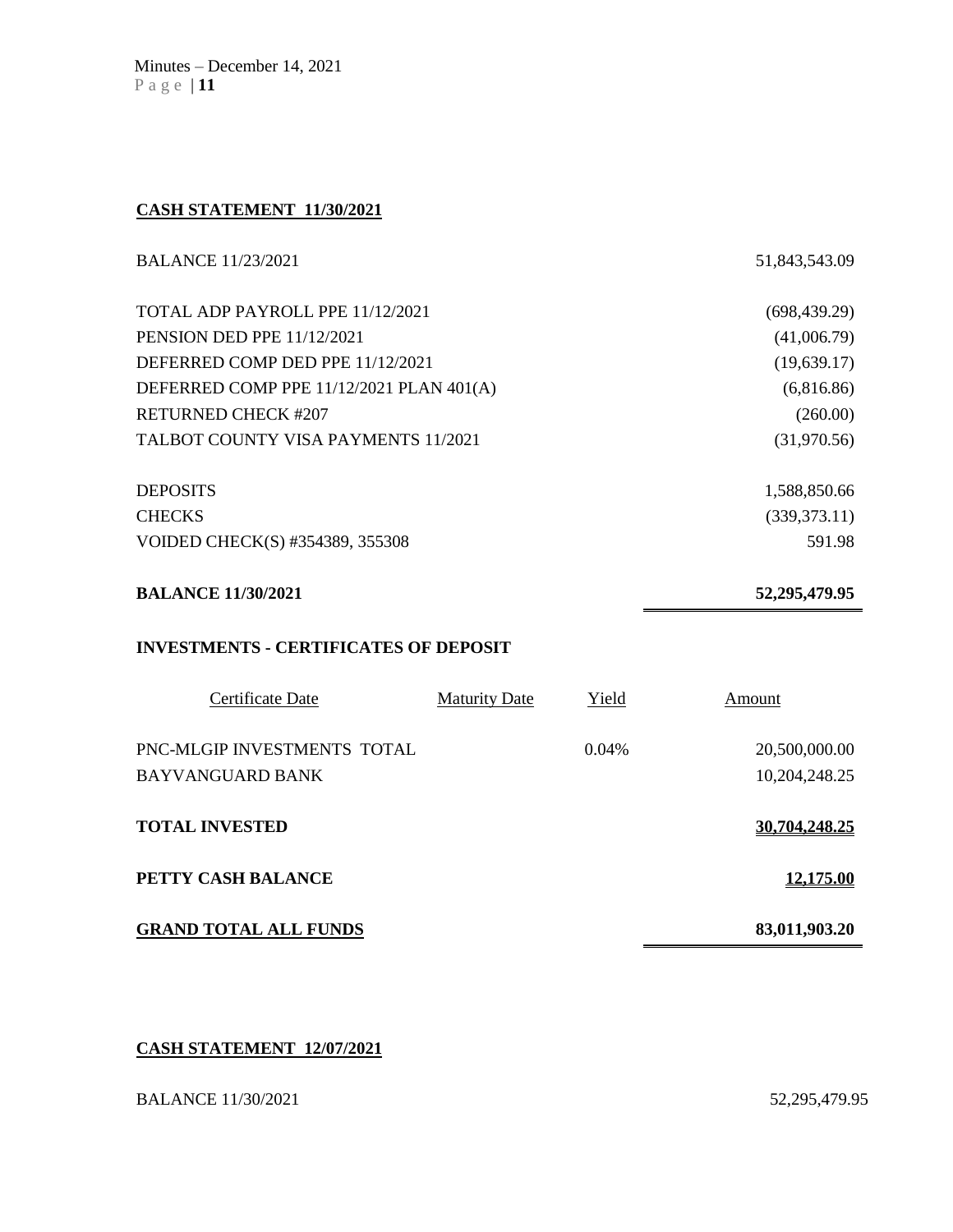| TOTAL ADP PAYROLL PPE 11/30/2021                             | (12,815.00)    |
|--------------------------------------------------------------|----------------|
| <b>2021 EMPLOYEE HOLIDAY BONUS CHECKS</b>                    | (89,957.04)    |
| DEFERRED COMP DED PPE 11/30/2021                             | (990.00)       |
| PENSION DED PPE 11/30/2021                                   | (768.40)       |
| ENTERPRISE LEASE PYMT 11/2021                                | (12, 559.59)   |
| <b>EASTON ELEMENTARY SCHOOL PROJECT</b>                      | (103, 457.68)  |
| TALBOT FAMILY SUPPORT CENTER PROJECT                         | (165, 346.10)  |
| <b>EASTON HIGH SCHOOL ROOF REPLACEMENT</b><br><b>PROJECT</b> | (106, 853.96)  |
| WELLS FARGO GOLF EQUIPMENT LEASE PYMT                        | (128.00)       |
| CIGNA CLAIMS PAID THRU 11/22/2021                            | (89, 624.25)   |
| CIGNA HEALTH CLAIMS PD THRU 12/2/2021                        | (119, 364.03)  |
| TALBOT COUNTY AVIGATION EASEMENT                             | (21,345.00)    |
| ELECTION BOARD PPE 11/2/2021                                 | (9,940.57)     |
| ELECTION BOARD PPE 11/9/2021 & 11/16/2021                    | (11,576.78)    |
| DECEMBER 2021 RETIREE HEALTH PLAN #727                       | (34,379.52)    |
| TALBOT CO FREE LIBRARY/FY21-FY22 12/2021                     | (126, 616.00)  |
| TALBOT CO HUMANE SOCIETY/FY21-FY22 12/2021                   | (34,167.00)    |
| <b>BOARD OF EDUCATION 12/2021</b>                            | (3,658,800.00) |

| <b>DEPOSITS</b>                 | 8,673,561.70   |
|---------------------------------|----------------|
| <b>CHECKS</b>                   | (1,887,334.14) |
| VOIDED CHECK(S) #355358, 355701 | 1,456.58       |

# **BALANCE 12/07/2021 54,484,475.17**

# **INVESTMENTS - CERTIFICATES OF DEPOSIT**

| Certificate Date            | <b>Maturity Date</b> | Yield    | Amount        |
|-----------------------------|----------------------|----------|---------------|
| PNC-MLGIP INVESTMENTS TOTAL |                      | $0.04\%$ | 20,500,000.00 |
| BAYVANGUARD BANK            |                      |          | 10,204,248.25 |
|                             |                      |          |               |

**TOTAL INVESTED 30,704,248.25**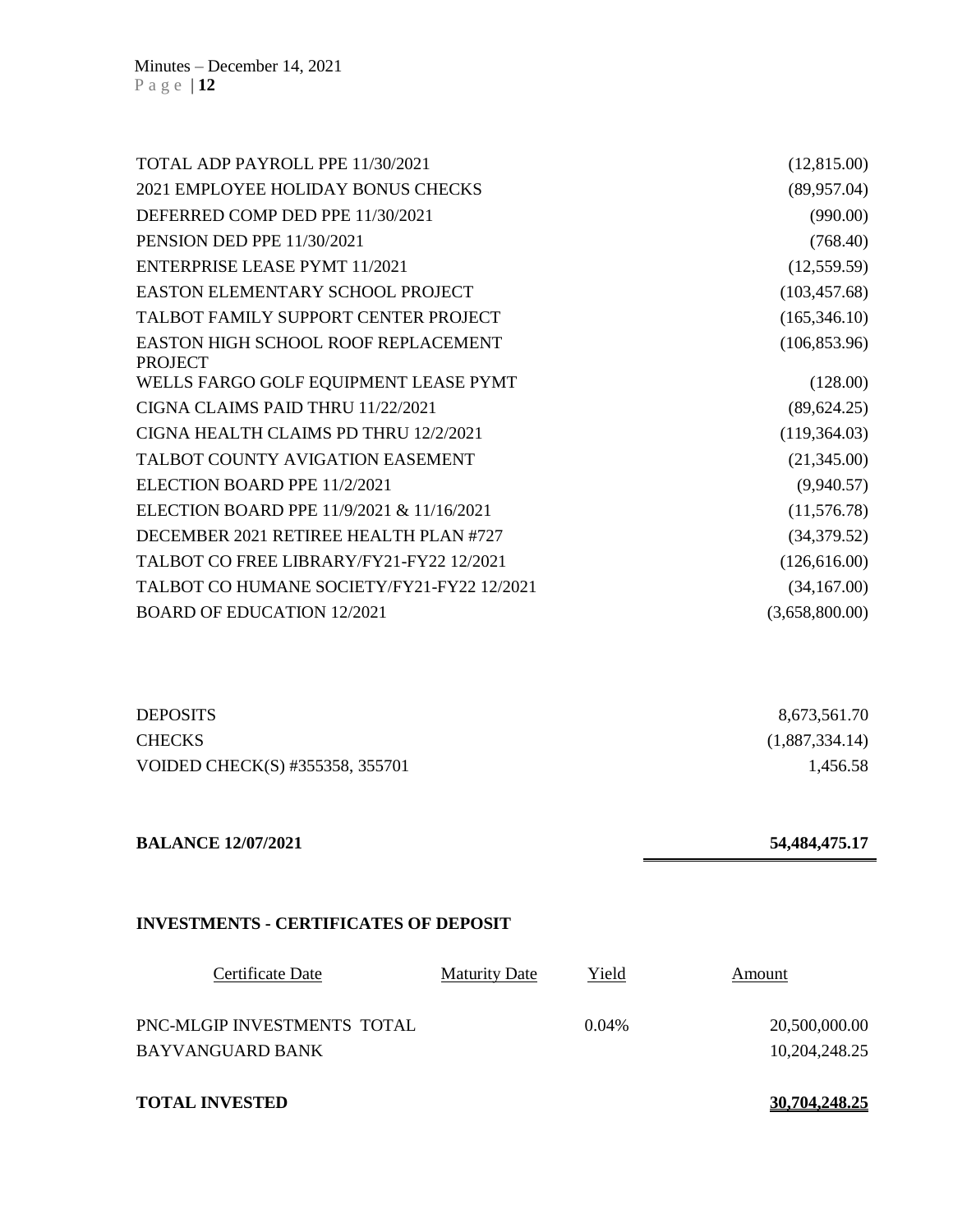# **PETTY CASH BALANCE 12,175.00**

# **GRAND TOTAL ALL FUNDS 85,200,898.42**

### **CASH STATEMENT 12/14/2021**

| <b>BALANCE 12/07/2021</b>                    |                      |       | 54,484,475.17  |
|----------------------------------------------|----------------------|-------|----------------|
| TOTAL ADP PAYROLL PPE 11/26/2021             |                      |       | (668, 311.23)  |
| <b>PENSION DED PPE 11/26/2021</b>            |                      |       | (40,679.08)    |
| DEFERRED COMP DED PPE 11/26/2021             |                      |       | (18,910.88)    |
| DEFERRED COMP PPE 11/26/2021 PLAN 401(A)     |                      |       | (6,816.86)     |
| CIGNA CLAIMS PD THRU 12/6/2021               |                      |       | (4,439.33)     |
| USDA/RD MTHLY BOND PYMT #97-08               |                      |       | (1,304.00)     |
| PUBLIC IMPROVEMENT BONDS OF 2015             |                      |       | (1,895,950.00) |
| <b>RETURNED CHECK #6071</b>                  |                      |       | (1,560.95)     |
| <b>DEPOSITS</b>                              |                      |       | 2,921,461.22   |
| <b>CHECKS</b>                                |                      |       | (824, 421.83)  |
| VOIDED CHECK(S) #355617                      |                      |       | 25,131.81      |
| <b>BALANCE 12/14/2021</b>                    |                      |       | 53,968,674.04  |
| <b>INVESTMENTS - CERTIFICATES OF DEPOSIT</b> |                      |       |                |
| Certificate Date                             | <b>Maturity Date</b> | Yield | Amount         |
| PNC-MLGIP INVESTMENTS TOTAL                  |                      | 0.04% | 20,500,000.00  |
| <b>BAYVANGUARD BANK</b>                      |                      |       | 10,204,248.25  |
| <b>TOTAL INVESTED</b>                        |                      |       | 30,704,248.25  |
| PETTY CASH BALANCE                           |                      |       | 12.175.00      |